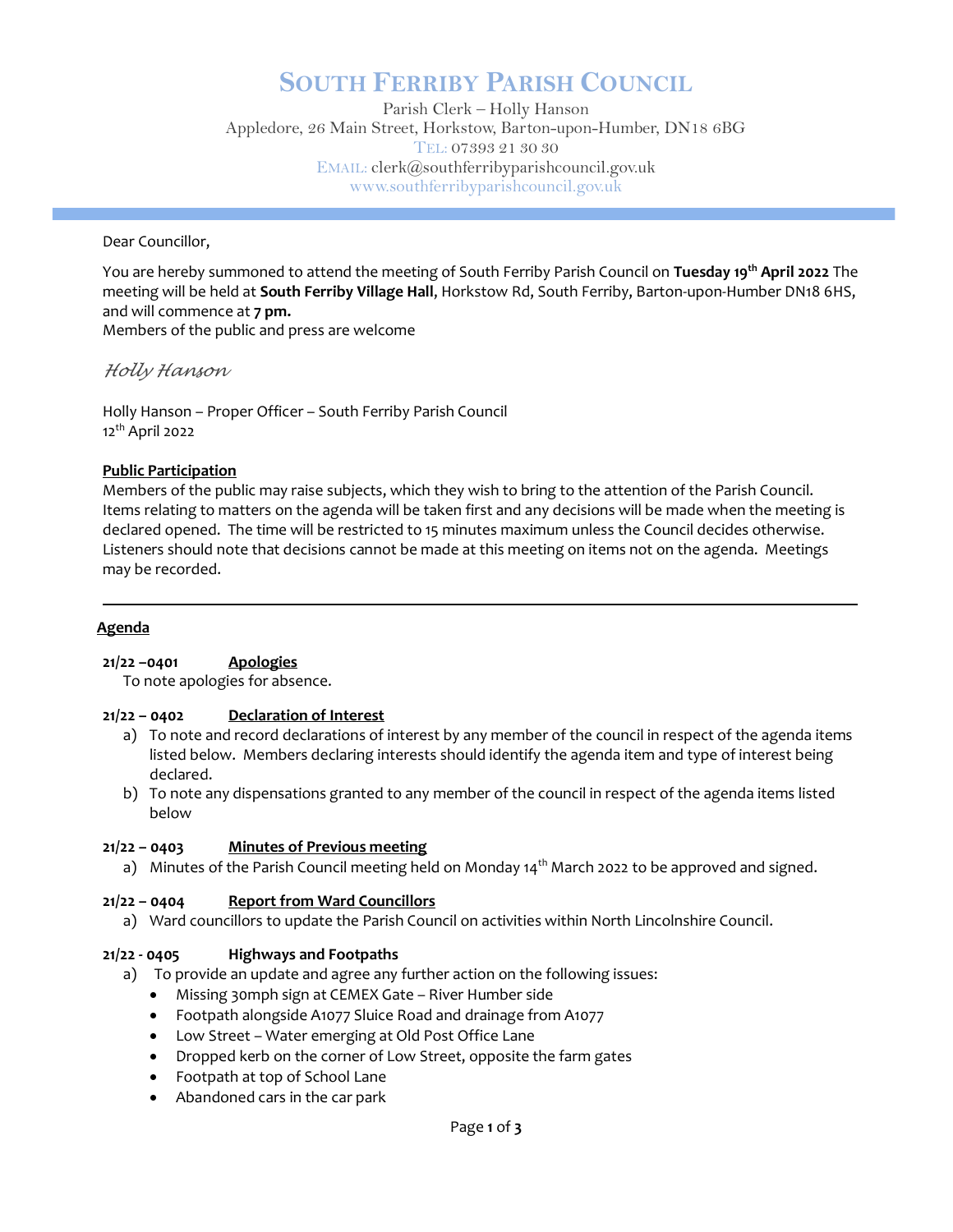- Dropped Kerb and footpath widening at the Viking on the High Street
- Potholes on Horkstow Road
- Road breaking up North End
- Parking at Queen Elizabeth Avenue
- b) To discuss any other highways and footpath issues and resolve any action.

#### 21/22 – 0406 Environment Matters – CEMEX, Flood Defences, Village Environment

- a) To update on any CEMEX matters
- b) To update on flood defence matters.
- c) To discuss village environment matters.

#### 21/22 – 0407 Wellbeing and Community Matters

- a) To provide an update on Community Wellbeing and Support Network
- b) To update on other Community Matters not otherwise on the agenda.

#### 21/22 -0408 Planning

- a) No planning applications received.
- b) No decisions received.
- c) To discuss any other planning matters

#### 21/22 – 0409 Community Facilities and Open Space Management

- a) To agree any action required regarding management of Beulah Courts.
- b) To receive an update from Cllr Fisher regarding the monthly inspections of the playground equipment,
	- i) To discuss and resolve any action.
- c) Cllr Mouncey to update on flower beds and open space management.
	- i) To review sponsorship and spending to date
	- ii) To resolve budget for spending in the forthcoming month
- d) To discuss membership of the Working Party to engage and meet with the Bowls Club to discuss details of how the relationship between the two bodies will work going forward and resolve any action.
	- i) To discuss the replacement of the Bowl Club Toilet Facilities and resolve any action
- e) To discuss any other Community Facilities and Open Space Management matters and resolve any action

#### $21/22 - 0410$  Emergency Plan

a) To review and discuss South Ferriby Community Emergency Plan and resolve any action.

#### 21/22 – 0411 Parish Council Vacancy

a) To receive applications for the Parish Council vacancy and resolve any action

# 21/22 – 0412 Clerk's Report

- a) Clerk to present a report on any items requiring attention since the January meeting on any subject not separately on the Agenda
- b) Clerk to update on the progress on Low Villages Speed signs

#### $21/22 - 0413$  Accounts

- a) To review current financial position
- b) To note and sign new bank statements.
- To approve the following invoices for payment:
- c) ERNLLCA Annual Membership £400.94
- d) Lawn N Order Playing Field £120.00
- e) Lawn N Order Verges £234.00
- f) Any other payments as presented